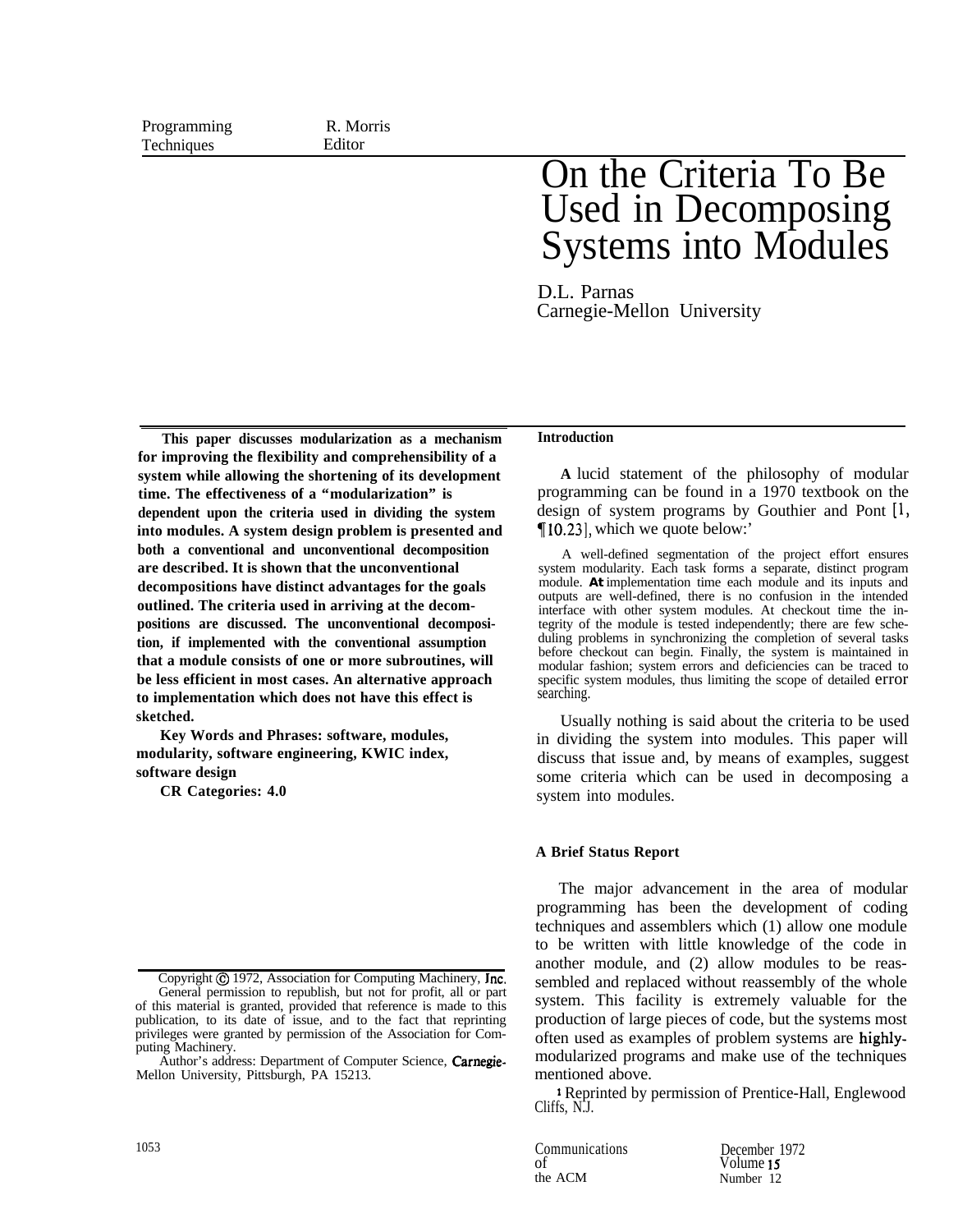#### **Expected Benefits of Modular Programming Theory Modularization 1**

The benefits expected of modular programming are: (1) managerial-development time should be shortened because separate groups would work on each module with little need for communication: (2) product flexibility-it should be possible to make drastic changes to one module without a need to change others; (3) comprehensibility-it should be possible to study the system one module at a time. The whole system can therefore be better designed because it is better understood.

#### **What Is Modularization?**

Below are several partial system descriptions called *modularizations.* In this context "module" is considered to be a responsibility assignment rather than a subprogram. The *modularizations* include the design decisions which must be made *before* the work on independent modules can begin. Quite different decisions are included for each alternative, but in all cases the intention is to describe all "system level" decisions (i.e. decisions which affect more than one module).

#### **Example System 1: A KWIC Index Production System**

The following description of a KWIC index will suffice for this paper. The KWIC index system accepts an ordered set of lines, each line is an ordered set of words, and each word is an ordered set of characters. Any line may be "circularly shifted" by repeatedly removing the first word and appending it at the end of the line. The KWIC index system outputs a listing of all circular shifts of all lines in alphabetical order.

This is a small system. Except under extreme circumstances (huge data base, no supporting software), such a system could be produced by a good programmer within a week or two. Consequently, none of the difficulties motivating modular programming are important for this system. Because it is impractical to treat a large system thoroughly, we must go through the exercise of treating this problem as if it were a large project. We give one modularization which typifies current approaches, and another which has been used successfully in undergraduate class projects.

We see the following modules:

**Module 1: Input.** This module reads the data lines from the input medium and stores them in core for processing by the remaining modules. The characters are packed four to a word, and an otherwise unused character is used to indicate the end of a word. An index is kept to show the starting address of each line.

**Module 2: Circular Shift.** This module is called after the input module has completed its work. It prepares an index which gives the address of the first character of each circular shift, and the original index of the line in the array made up by module 1. It leaves its output in core with words in pairs (original line number, starting address).

**Module 3: Alphabetizing.** This module takes as input the arrays produced by modules 1 and 2. It produces an array in the same format as that produced by module 2. In this case, however, the circular shifts are listed in another order (alphabetically).

**Module 4: Output.** Using the arrays produced by module 3 and module 1, this module produces a nicely formatted output listing all of the circular shifts. In a sophisticated system the actual start of each line will be marked, pointers to further information may be inserted, and the start of the circular shift may actually not be the first word in the line, etc.

**Module 5: Master Control.** This module does little more than control the sequencing among the other four modules. It may also handle error messages, space allocation, etc.

It should be clear that the above does not constitute a definitive document. Much more information would have to be supplied before work could start. The defining documents would include a number of pictures showing core formats, pointer conventions, calling conventions, etc. All of the interfaces between the four modules must be specified before work could begin.

This is a modularization in the sense meant by all proponents of modular programming. The system is divided into a number of modules with well-defined interfaces; each one is small enough and simple enough to be thoroughly understood and well programmed. Experiments on a small scale indicate that this is approximately the decomposition which would be proposed by most programmers for the task specified.

#### **Modularization 2**

We see the following modules:

Module **1: Line Storage.** This module consists of a number of functions or subroutines which provide the means by which the user of the module may call on it. The function call  $CHAR(r, w, c)$  will have as value an integer representing the cth character in the rth line, wth word. A call such as *SETCHAR(r,w,c,d)* will cause the cth character in the wth word of the rth line to be the character represented by  $\mathbf{d}$  (i.e. *CHAR(r,w,c)* = **d).** *WORDS(r)* returns as value the number of words in

Communications of the ACM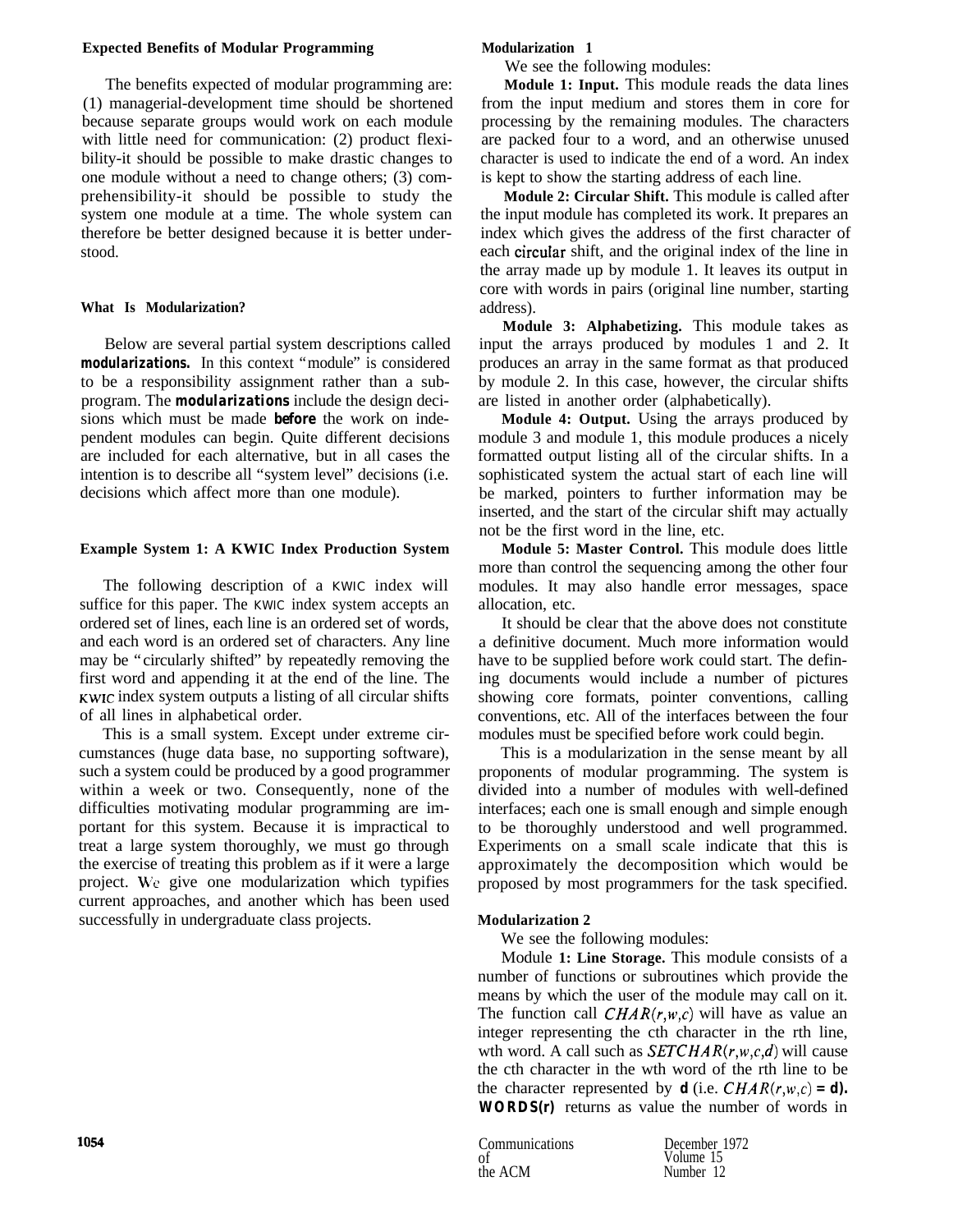line  $r$ . There are certain restrictions in the way that these routines may be called; if these restrictions are violated the routines "trap" to an error-handling subroutine which is to be provided by the users of the routine. Additional routines are available which reveal to the caller the number of words in any line, the number of lines currently stored, and the number of characters in any word. Functions *DELINE* and *DELWRD* are provided to delete portions of lines which have already been stored. A precise specification of a similar module has been given in [3] and [8] and we will not repeat it here.

Module 2: INPUT. This module reads the original lines from the input media and calls the line storage module to have them stored internally.

Module 3: Circular Shifter. The principal functions provided by this module are analogs of functions provided in module 1. The module creates the impression that we have created a line holder containing not all of the lines but all of the circular shifts of the lines. Thus the function call *CSCHAR(f,w,c)* provides the value representing the cth character in the wth word of the *l*th circular shift. It is specified that (1) if  $i < j$  then the shifts of line i precede the shifts of line  $i$ , and (2) for each line the first shift is the original line, the second shift is obtained by making a one-word rotation to the first shift, etc. A function *CSSETUP* is provided which must be called before the other functions have their specified values. For a more precise specification of such a module see [8].

Module 4: Alphabetizer. This module consists principally of two functions. One, *ALPH,* must be called before the other will have a defined value. The second, *ZTH,* will serve as an index. *ITH(i)* will give the index of the circular shift which comes ith in the alphabetical ordering. Formal definitions of these functions are given [8].

Module 5: Output. This module will give the desired printing of set of lines or circular shifts.

Module 6: Master Control. Similar in function to the modularization above.

## Comparison of the Two Modularizations

General. Both schemes will work. The first is quite conventional; the second has been used successfully in a class project [7]. Both will reduce the programming to the relatively independent programming of a number of small, manageable, programs.

Note first that the two decompositions may share all data representations and access methods. Our discussion is about two different ways of cutting up what may be the same object. A system built according to decomposition 1 could conceivably be identical *after assembly* to one built according to decomposition 2. The differences between the two alternatives are in the way that they are divided into the work assignments, and the interfaces between modules. The algorithms used in both cases *might* be identical. The systems are substantially different even if identical in the runnable representation. This is possible because the runnable representation need only be used for running; other representations are used for changing, documenting, understanding, etc. The two systems will not be identical in those other representations.

Changeability. There are a number of design decisions which are questionable and likely to change under many circumstances. This is a partial list.

1. Input format.

2. The decision to have all lines stored in core. For large jobs it may prove inconvenient or impractical to keep all of the lines in core at any one time.

3. The decision to pack the characters four to a word. In cases where we are working with small amounts of data it may prove undesirable to pack the characters; time will be saved by a character per word layout. In other cases we may pack, but in different formats.

4. The decision to make an index for the circular shifts rather that actually store them as such. Again, for a small index or a large core, writing them out may be the preferable approach. Alternatively, we may choose to prepare nothing during *CSSETUP.* All computation could be done during the calls on the other functions such as *CSCHAR.*

*5.* The decision to alphabetize the list once, rather than either (a) search for each item when needed, or (b) partially alphabetize as is done in Hoare's **FIND** [2]. In a number of circumstances it would be advantageous to distribute the computation involved in alphabetization over the time required to produce the index.

By looking at these changes we can see the differences between the two modularizations. The first change is confined to one module in both decompositions. For the first decomposition the second change would result in changes in every module! The same is true of the third change. In the first decomposition the format of the line storage in core must be used by all of the programs. In the second decomposition the story is entirely different. Knowledge of the exact way that the lines are stored is entirely hidden from all but module 1. Any change in the manner of storage can be confined to that module!

In some versions of this system there was an additional module in the decomposition. A symbol table module *(as* specified in [3]) was used within the line storage module. This fact was completely invisible to the rest of the system.

The fourth change is confined to the circular shift module in the second decomposition, but in the first decomposition the alphabetizer and the output routines will also know of the change.

The fifth change will also prove difficult in the first decomposition. The output module will expect the index to have been completed before it began. The alphabetizer module in the second decomposition was

1055 Communications December 1972 of Volume IS the ACM Number **<sup>12</sup>**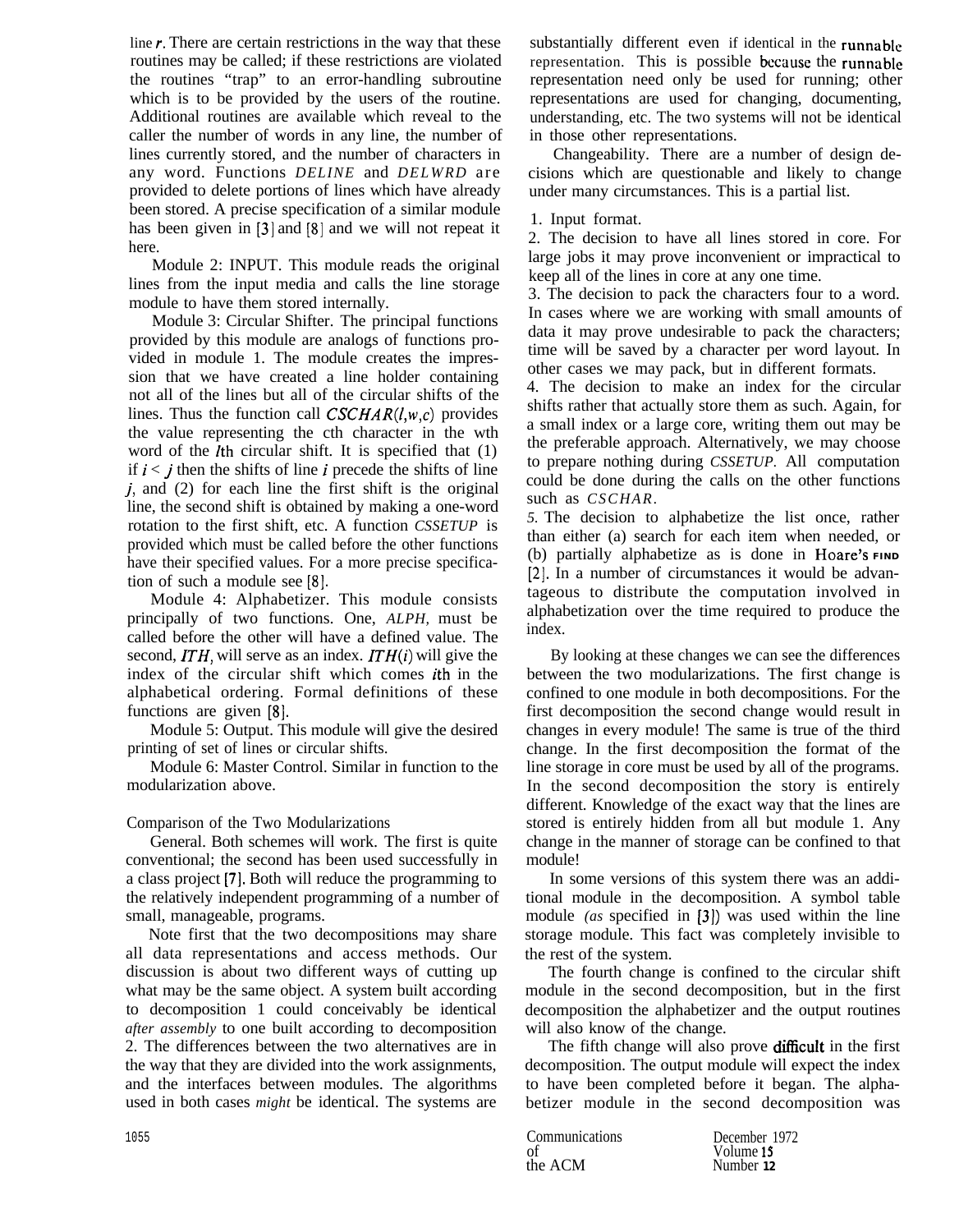designed so that a user could not detect when the alphabetization was actually done. No other module need be changed.

**Independent Development. In** the first modularization the interfaces between the modules are the fairly complex formats and table organizations described above. These represent design decisions which cannot be taken lightly. The table structure and organization are essential to the efficiency of the various modules and must be designed carefully. The development of those formats will be a major part of the module development and that part must be a joint effort among the several development groups. In the second modularization the interfaces are more abstract; they consist primarily in the function names and the numbers and types of the parameters. These are relatively simple decisions and the independent development of modules should begin much earlier.

**Comprehensibility.** To understand the output module in the first modularization, it will be necessary to understand something of the alphabetizer, the circular shifter, and the input module. There will be aspects of the tables used by output which will only make sense because of the way that the other modules work. There will be constraints on the structure of the tables due to the algorithms used in the other modules. The system will only be comprehensible as a whole. It is my subjective judgment that this is not true in the second modularization.

# **The Criteria**

Many readers will now see what criteria were used in each decomposition. In the first decomposition the criterion used was to make each major step in the processing a module. One might say that to get the first decomposition one makes a flowchart. This is the most common approach to decomposition or modularization. It is an outgrowth of all programmer training which teaches us that we should begin with a rough flowchart and move from there to a detailed implementation. The flowchart was a useful abstraction for systems with on the order of 5,000-10,000 instructions, but as we move beyond that it does not appear to be sufficient; something additional is needed.

The second decomposition was made using "information hiding" [4] as a criterion. The modules no longer correspond to steps in the processing. The line storage module, for example, is used in almost every action by the system. Alphabetization may or may not correspond to a phase in the processing according to the method used. Similarly, circular shift might, in some circumstances, not make any table at all but calculate each character as demanded. Every module in the second decomposition is characterized by its knowledge of a design decision which it hides from all others. Its interface or definition was chosen to reveal as little as possible about its inner workings.

## **Improvement in Circular Shift Module**

To illustrate the impact of such a criterion let us take a closer look at the design of the circular shift module from the second decomposition. Hindsight now suggests that this definition reveals more information than necessary. While we carefully hid the method of storing or calculating the list of circular shifts, we specified an order to that list. Programs could be effectively written if we specified only (1) that the lines indicated in circular shift's current definition will all exist in the table, (2) that no one of them would be included twice, and (3) that an additional function existed which would allow us to identify the original line given the shift. By prescribing the order for the shifts we have given more information than necessary and so unnecessarily restricted the class of systems that we can build without changing the definitions. For example, we have not allowed for a system in which the circular shifts were produced in alphabetical order, *ALPH* is empty, and *ITH* simply returns its argument as a value. Our failure to do this in constructing the systems with the second decomposition must clearly be classified as a design error.

In addition to the general criteria that each module hides some design decision from the rest of the system, we can mention some specific examples of decompositions which seem advisable.

1. **A** *data structure,* its internal linkings, *accessing procedures and modifying procedures* are part of a single module. They are not shared by many modules as is conventionally done. This notion is perhaps just an elaboration of the assumptions behind the papers of Balzer  $[9]$  and Mealy  $[10]$ . Design with this in mind is clearly behind the design of BLISS [11].

2. *The sequence of instructions necessary to call a given routine and the routine itself are part of the same module.* This rule was not relevant in the Fortran systems used for experimentation but it becomes essential for systems constructed in an assembly language. There are no perfect general calling sequences for real machines and consequently they tend to vary as we continue our search for the ideal sequence. By assigning responsibility for generating the call to the person responsible for the routine we make such improvements easier and also make it more feasible to have several distinct sequences in the same software structure.

3. The *formats of control blocks* used in queues in operating systems and similar programs *must be hidden* within a "control block module." It is conventional to make such formats the interfaces between various modules. Because design evolution forces frequent changes on control block formats such a decision often proves extremely costly.

4. *Character codes, alphabetic orderings, and similar data should be hidden* in a module for greatest flexibility. 5. The sequence in which certain items will be processed should (as far as practical) be hidden within a single module. Various changes ranging from equip-

1056 Communications December 1972 **o f**  $\blacksquare$  **b**  $\blacksquare$  **v**  $\blacksquare$  **b**  $\blacksquare$  **f**  $\blacksquare$  **f**  $\blacksquare$  *f*  $\blacksquare$  *f*  $\blacksquare$  *f*  $\blacksquare$  *f*  $\blacksquare$  *f*  $\blacksquare$  *f*  $\blacksquare$  *f*  $\blacksquare$  *f*  $\blacksquare$  *f*  $\blacksquare$  *f*  $\blacksquare$  *f*  $\blacksquare$  *f*  $\bl$ the ACM Number 12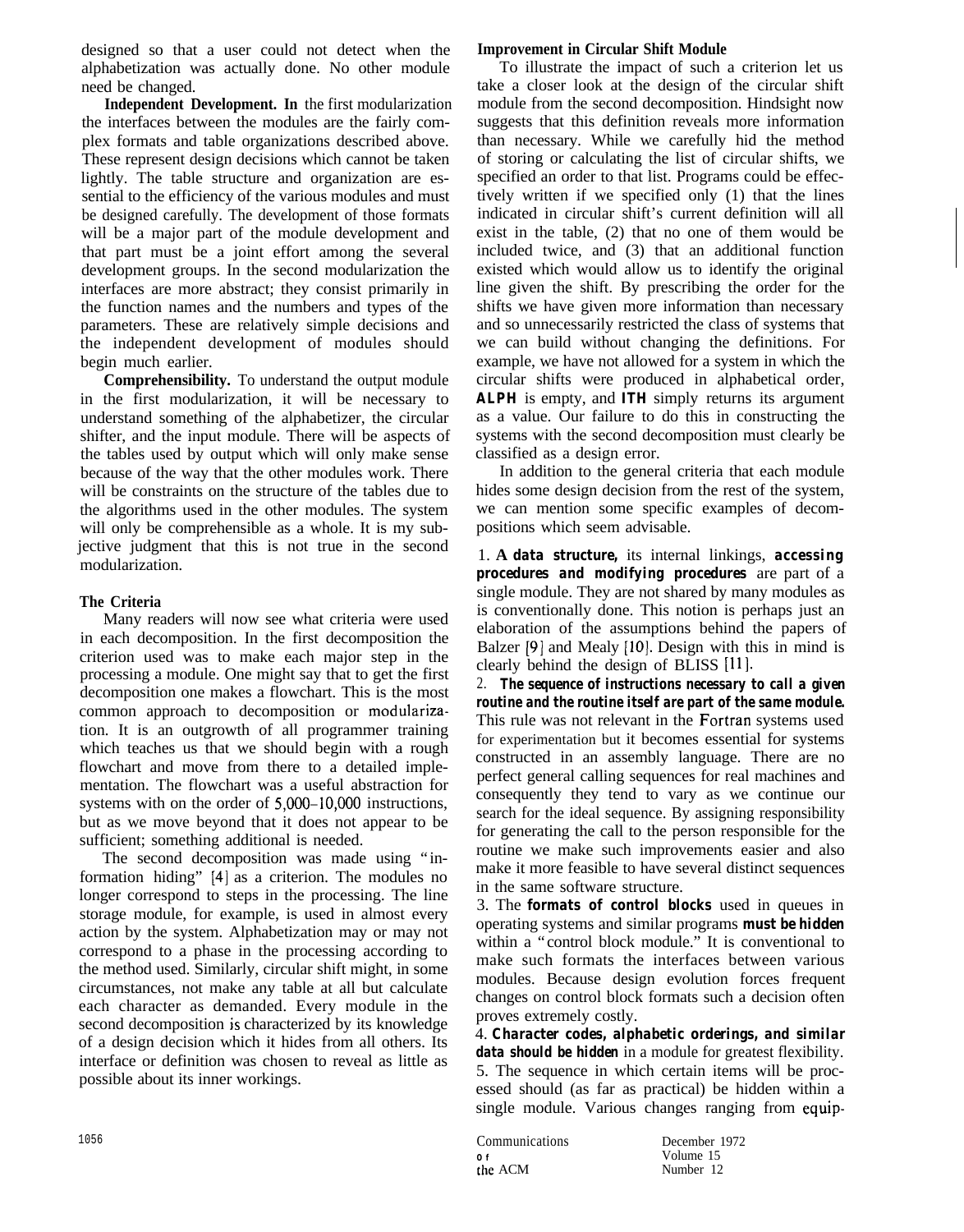ment additions to unavailability of certain resources in an operating system make sequencing extremely variable.

# **Efficiency and Implementation**

If we are not careful the second decomposition will prove to be much less efficient than the first. If each of the functions is actually implemented as a procedure with an elaborate calling sequence there will be a great deal of such calling due to the repeated switching between modules. The first decomposition will not suffer from this problem because there is relatively infrequent transfer of control between modules.

To save the procedure call overhead, yet gain the advantages that we have seen above, we must implement these modules in an unusual way. In many cases the routines will be best inserted into the code by an assembler; in other cases, highly specialized and efficient transfers would be inserted. To successfully and efficiently make use of the second type of decomposition will require a tool by means of which programs may be written as if the functions were subroutines, but assembled by whatever implementation is appropriate. If such a technique is used, the separation between modules may not be clear in the final code. For that reason additional program modification features would also be useful. In other words, the several representations of the program (which were mentioned earlier) must be maintained in the machine together with a program performing mapping between them.

# **A Decomposition Common to a Compiler and Interpretor for the Same Language**

In an earlier attempt to apply these decomposition rules to a design project we constructed a translator for a Markov algorithm expressed in the notation described in [6]. Although it was not our intention to investigate the relation between compiling and interpretive translators of a langugage, we discovered that our decomposition was valid for a pure compiler and several varieties of interpretors for the language. Although there would be deep and substantial differences in the final running representations of each type of compiler, we found that the decisions implicit in the early decomposition held for all.

This would not have been true if we had divided responsibilities along the classical lines for either a compiler or interpretor (e.g. syntax recognizer, code generator, run time routines for a compiler). Instead the decomposition was based upon the hiding of various decisions as in the example above. Thus register representation, search algorithm, rule interpretation etc. were modules and these problems existed in both compiling and interpretive translators. Not only was the decomposition valid in all cases, but many of the routines could be used with only slight changes in any sort of translator.

This example provides additional support for the  $\bullet$  **Here "lower"** means "lower numbered."

A more detailed discussion of this example was contained in [8].

# **Hierarchical Structure**

We can find a program hierarchy in the sense illustrated by Dijkstra [5] in the system defined according to decomposition 2. If a symbol table exists, it functions without any of the other modules, hence it is on level 1. Line storage is on level 1 if no symbol table is used or it is on level 2 otherwise. Input and Circular Shifter require line storage for their functioning. Output and Alphabetizer will require Circular Shifter, but since Circular Shifter and line holder are in some sense compatible, it would be easy to build a parameterized version of those routines which could be used to alphabetize or print out either the original lines or the circular shifts. In the first usage they would not require Circular Shifter; in the second they would. In other words, our design has allowed us to have a single representation for programs which may run at either of two levels in the hierarchy.

In discussions of system structure it is easy to confuse the benefits of a good decomposition with those of a hierarchical structure. We have a hierarchical structure if a certain relation may be defined between the modules or programs and that relation is a partial ordering. The relation we are concerned with is "uses" or "depends upon." It is better to use a relation between programs since in many cases one module depends upon only part of another module (e.g. Circular Shifter depends only on the output parts of the line holder and not on the correct working of *SETWORD).* It is conceivable that we could obtain the benefits that we have been discussing without such a partial ordering, e.g. if all the modules were on the same level. The partial ordering gives us two additional benefits. First, parts of the system are benefited (simplified) because they use the services of **lower<sup>2</sup>** levels. Second, we are able to cut off the upper levels and still have a usable and useful product. For example, the symbol table can be used in other applications; the line holder could be the basis of a question answering system. The existence of the hierarchical structure assures us that we can "prune" off the upper levels of the tree and start a new tree on the old trunk. If we had designed a system in which the "low level" modules made some use of the "high level" modules, we would not have the hierarchy, wewouldfind it much harder to remove portions of the system, and "level" would not have much meaning in the system.

Communications **of the ACM**

**December 1972 Volume 15** Number **12**